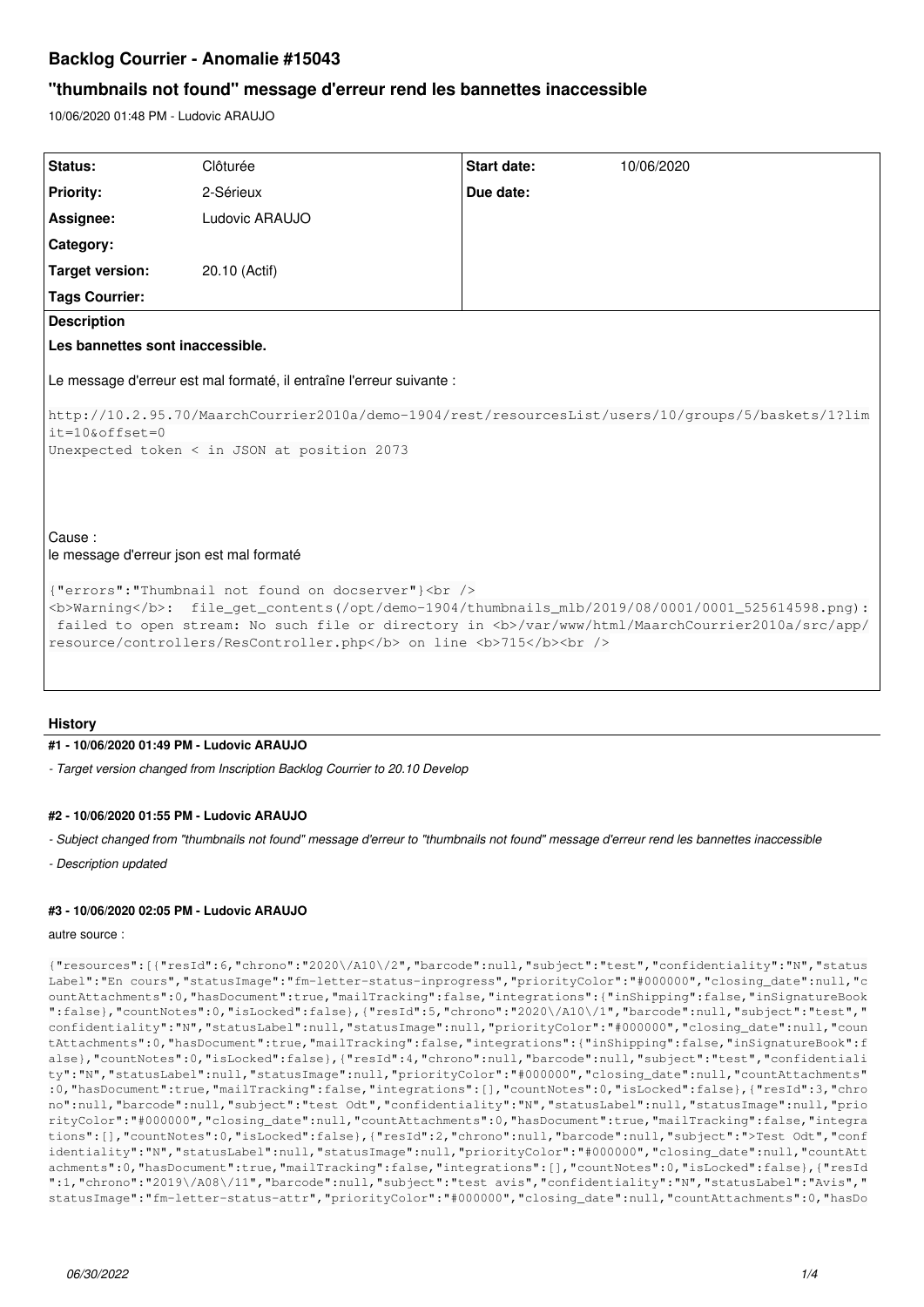cument":true,"mailTracking":false,"integrations":[],"countNotes":2,"isLocked":false}],"count":6,"basketLabel": "Corbeille d'enregistrement manuel","basket\_id":"IndexingBasket","allResources":[6,5,4,3,2,1],"defaultAction": {"component":"documentDetails","data":null},"displayFolderTags":false,"templateColumns":null}<br />

<b>Warning</b>: Invalid argument supplied for foreach() in <b>/var/www/html/MaarchCourrier2010a/src/app/resou rce/controllers/ResourceListController.php</b> on line <br/> <br/>b>119</b><br/>>br />

 $\text{chr}$  />

<b>Warning</b>: array\_column() expects parameter 1 to be array, null given in <b>/var/www/html/MaarchCourrier 2010a/src/app/resource/controllers/ResourceListController.php</b> on line <b>><br />b><br />  $\text{chr}$  />

<b>Warning</b>: in\_array() expects parameter 2 to be array, null given in <b>/var/www/html/MaarchCourrier2010 a/src/app/resource/controllers/ResourceListController.php</b> on line <b>><br />b><br /><br />

#### **#4 - 10/06/2020 02:07 PM - Ludovic ARAUJO**

msg console :

O {headers: u, status: 200, statusText: "OK", url: "http://10.2.95.70/MaarchCourrier2010a/demo-1904/re…ist/use rs/10/groups/5/baskets/1?limit=10&offset=0", ok: false, …} error:

error: SyntaxError: Unexpected token < in JSON at position 2073 at JSON.parse (<anonymous>) at XMLHttpRequest. a (http://10.2.95.70/MaarchCourrier2010a/demo-1904/dist/main-es2015.8108846a6a772e77bd0b.js:1:3173038) at l.in vokeTask (http://10.2.95.70/MaarchCourrier2010a/demo-1904/dist/polyfills-es2015.dee134f39cb18b53b250.js:1:7242 ) at Object.onInvokeTask (http://10.2.95.70/MaarchCourrier2010a/demo-1904/dist/main-es2015.8108846a6a772e77bd0 b.js:1:1742821) at l.invokeTask (http://10.2.95.70/MaarchCourrier2010a/demo-1904/dist/polyfills-es2015.dee134f 39cb18b53b250.js:1:7163) at i.runTask (http://10.2.95.70/MaarchCourrier2010a/demo-1904/dist/polyfills-es2015.d ee134f39cb18b53b250.js:1:2651) at u.invokeTask [as invoke] (http://10.2.95.70/MaarchCourrier2010a/demo-1904/di st/polyfills-es2015.dee134f39cb18b53b250.js:1:8292) at p (http://10.2.95.70/MaarchCourrier2010a/demo-1904/dist /polyfills-es2015.dee134f39cb18b53b250.js:1:20575) at XMLHttpRequest.f (http://10.2.95.70/MaarchCourrier2010a/ demo-1904/dist/polyfills-es2015.dee134f39cb18b53b250.js:1:20899) message: "Unexpected token < in JSON at position 2073"

stack: "SyntaxError: Unexpected token < in JSON at position 2073↵ at JSON.parse (<anonymous>)↵ at XMLHtt pRequest.a (http://10.2.95.70/MaarchCourrier2010a/demo-1904/dist/main-es2015.8108846a6a772e77bd0b.js:1:3173038 )↵ at l.invokeTask (http://10.2.95.70/MaarchCourrier2010a/demo-1904/dist/polyfills-es2015.dee134f39cb18b53b 250.js:1:7242)↵ at Object.onInvokeTask (http://10.2.95.70/MaarchCourrier2010a/demo-1904/dist/main-es2015.81 08846a6a772e77bd0b.js:1:1742821)↵ at l.invokeTask (http://10.2.95.70/MaarchCourrier2010a/demo-1904/dist/pol yfills-es2015.dee134f39cb18b53b250.js:1:7163)↵ at i.runTask (http://10.2.95.70/MaarchCourrier2010a/demo-190 4/dist/polyfills-es2015.dee134f39cb18b53b250.js:1:2651)↵ at u.invokeTask [as invoke] (http://10.2.95.70/Maa rchCourrier2010a/demo-1904/dist/polyfills-es2015.dee134f39cb18b53b250.js:1:8292)↵ at p (http://10.2.95.70/M aarchCourrier2010a/demo-1904/dist/polyfills-es2015.dee134f39cb18b53b250.js:1:20575)↵ at XMLHttpRequest.f (h ttp://10.2.95.70/MaarchCourrier2010a/demo-1904/dist/polyfills-es2015.dee134f39cb18b53b250.js:1:20899)" \_\_proto\_\_: Error

text: "{"resources":[{"resId":6,"chrono":"2020\/A10\/2","barcode":null,"subject":"test","confidentiality":"N", "statusLabel":"En cours","statusImage":"fm-letter-status-inprogress","priorityColor":"#000000","closing\_date": null,"countAttachments":0,"hasDocument":true,"mailTracking":false,"integrations":{"inShipping":false,"inSignat ureBook":false},"countNotes":0,"isLocked":false},{"resId":5,"chrono":"2020\/A10\/1","barcode":null,"subject":" test","confidentiality":"N","statusLabel":null,"statusImage":null,"priorityColor":"#000000","closing\_date":nul l,"countAttachments":0,"hasDocument":true,"mailTracking":false,"integrations":{"inShipping":false,"inSignature Book":false},"countNotes":0,"isLocked":false},{"resId":4,"chrono":null,"barcode":null,"subject":"test","confid entiality":"N","statusLabel":null,"statusImage":null,"priorityColor":"#000000","closing\_date":null,"countAttac hments":0,"hasDocument":true,"mailTracking":false,"integrations":[],"countNotes":0,"isLocked":false},{"resId": 3,"chrono":null,"barcode":null,"subject":"test Odt","confidentiality":"N","statusLabel":null,"statusImage":nul l,"priorityColor":"#000000","closing\_date":null,"countAttachments":0,"hasDocument":true,"mailTracking":false," integrations":[],"countNotes":0,"isLocked":false},{"resId":2,"chrono":null,"barcode":null,"subject":">Test Odt ","confidentiality":"N","statusLabel":null,"statusImage":null,"priorityColor":"#000000","closing\_date":null,"c ountAttachments":0,"hasDocument":true,"mailTracking":false,"integrations":[],"countNotes":0,"isLocked":false}, {"resId":1,"chrono":"2019\/A08\/11","barcode":null,"subject":"test avis","confidentiality":"N","statusLabel":" Avis","statusImage":"fm-letter-status-attr","priorityColor":"#000000","closing\_date":null,"countAttachments":0 ,"hasDocument":true,"mailTracking":false,"integrations":[],"countNotes":2,"isLocked":false}],"count":6,"basket Label":"Corbeille d'enregistrement manuel","basket\_id":"IndexingBasket","allResources":[6,5,4,3,2,1],"defaultA ction":{"component":"documentDetails","data":null},"displayFolderTags":false,"templateColumns":null}<br /> Warning</b>: Invalid argument supplied for foreach() in <b>/var/www/html/MaarchCourrier2010a/src/app/resource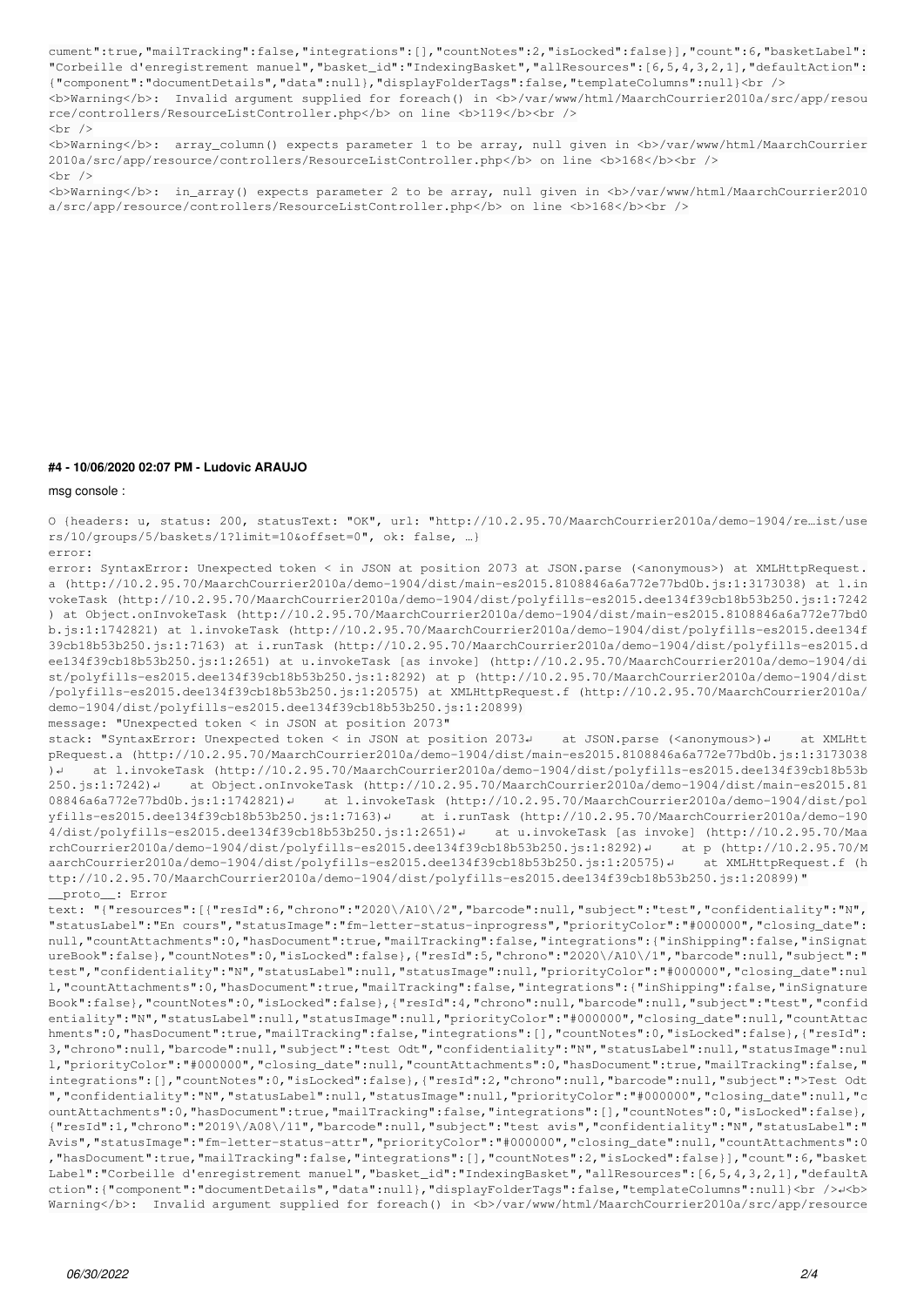/controllers/ResourceListController.php</b> on line <b>119</b><br />
/>>
/>
/>
/>
/>
/>
/>
/>
//warning</b>: array\_column</b> pects parameter 1 to be array, null given in <b>/var/www/html/MaarchCourrier2010a/src/app/resource/controllers /ResourceListController.php</b> on line <b>168</b><br />↵<br />↵<b>Warning</b>: in\_array() expects parameter 2 to be array, null given in <b>/var/www/html/MaarchCourrier2010a/src/app/resource/controllers/ResourceListCon troller.php</b> on line <b>168</b><br />↵" \_\_proto\_\_: Object headers: u {normalizedNames: Map(0), lazyUpdate: null, lazyInit: f} message: "Http failure during parsing for http://10.2.95.70/MaarchCourrier2010a/demo-1904/rest/resourcesList/u sers/10/groups/5/baskets/1?limit=10&offset=0" name: "HttpErrorResponse" ok: false status: 200 statusText: "OK" url: "http://10.2.95.70/MaarchCourrier2010a/demo-1904/rest/resourcesList/users/10/groups/5/baskets/1?limit=10& offset=0" proto : x

### **#5 - 10/06/2020 03:29 PM - Support Maarch**

*- Status changed from A qualifier to A traiter*

#### **#6 - 10/06/2020 04:15 PM - Ludovic ARAUJO**

#### Résolution a envisager :

```
update groupbasket set list_display = '{"templateColumns":7,"subInfos":[{"value":"getPriority","cssClasses":[]
,"icon":"fa-traffic-light"},{"value":"getCategory","cssClasses":[],"icon":"fa-exchange-alt"},{"value":"getDoct
ype","cssClasses":[],"icon":"fa-suitcase"},{"value":"getAssignee","cssClasses":[],"icon":"fa-sitemap"},{"value
":"getRecipients","cssClasses":[],"icon":"fa-user"},{"value":"getSenders","cssClasses":[],"icon":"fa-book"},{"
value":"getCreationAndProcessLimitDates","cssClasses":["align_rightData"],"icon":"fa-calendar"}]}';
```
### **#7 - 10/06/2020 05:16 PM - Emmanuel DILLARD**

- *Project changed from Backlog to CURRENT SPRINT*
- *Status changed from A traiter to En cours de dev (S)*

# **#8 - 10/06/2020 06:38 PM - Florian AZIZIAN**

*- Assignee deleted (EDI PO)*

# **#10 - 10/07/2020 03:37 PM - Florian AZIZIAN**

*- Assignee set to Florian AZIZIAN*

# **#11 - 10/07/2020 04:12 PM - Florian AZIZIAN**

*- Status changed from En cours de dev (S) to Complément d'Informations*